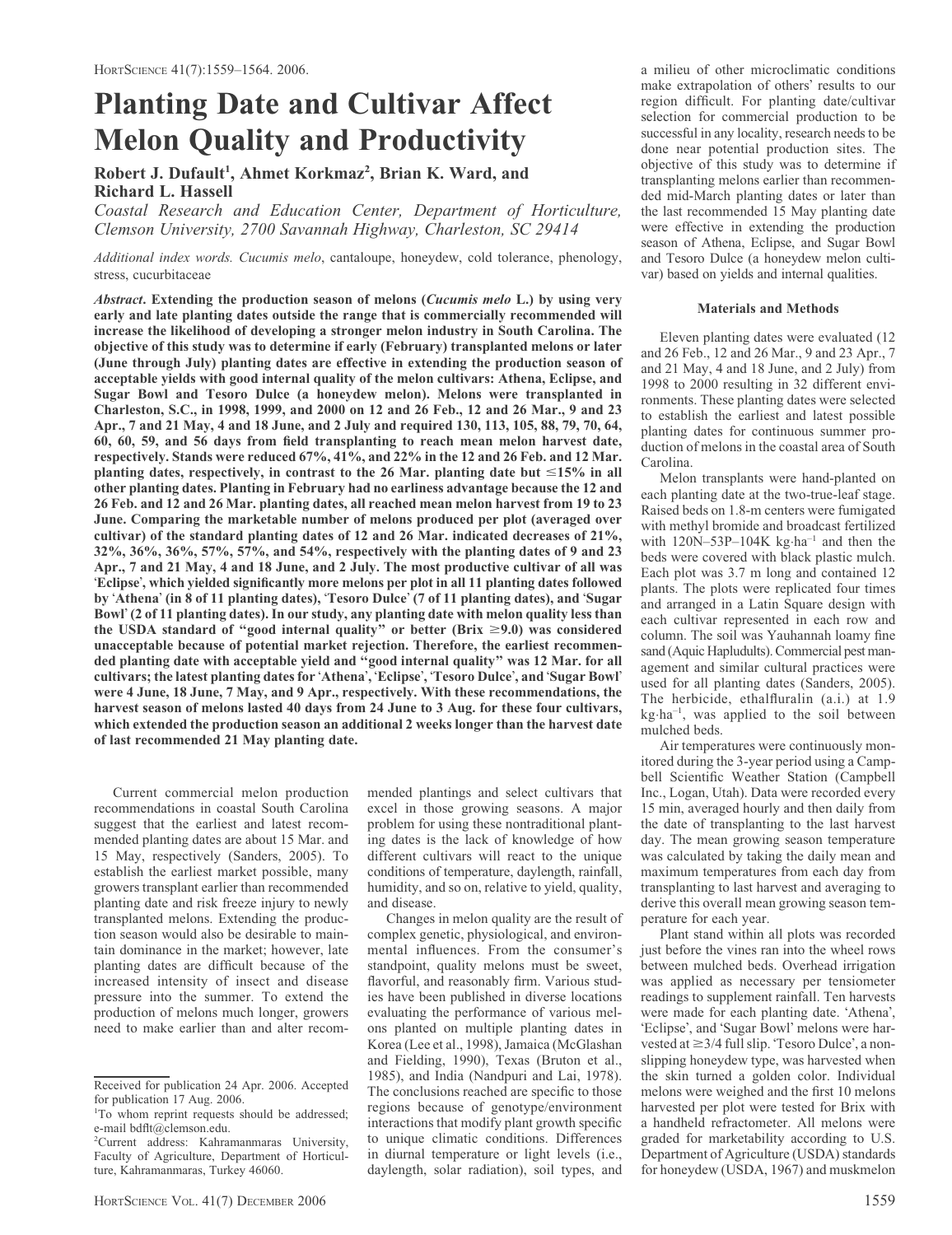(USDA, 1968) and melons  $\leq 0.6$  kg were "cull." The "internal quality" of melons is defined as the ''combined juice from the edible portion of a sample...contains not less than a certain percent soluble solids determined by a hand refractometer.'' ''Very good internal quality" melons have  $\geq$ 11% soluble solids, whereas ''good internal quality'' melons have >9% to <11% soluble solids (USDA, 1968). In our study, melons with  $\geq 8\%$  but <9% soluble solids were defined as ''acceptable, having fair internal quality.'' Melons with <8% soluble solids were classified as ''unacceptable'' and cull. Because the USDA standard for honeydews does not mention ''internal quality'' and soluble solids (USDA, 1967), we used the muskmelon standards for the honeydew cultivar included in the study. Because internal quality is critically important for consumer acceptance, these designations were adhered to determine superiority of a particular planting date. If the average quality of a cultivar within a planting date was less than the ''good internal quality'' category, the planting date was not recommended even with acceptable yields.

Data were analyzed using PROC GLM procedure of PC SAS (SAS Institute, Cary, N.C.) to determine the effects of planting date, cultivar, and year and the interactions among these factors. If the F test was significant at  $P = 0.05$ , the means were separated by LSD at  $P = 0.05$ . The relative importance of the planting date, cultivar, and year factors were determined by partitioning of the total sum of squares in the analysis of variance into main and interaction effects and expressing these individual contributions to variation as a percentage of the total sum of squares for the model. The value of these percentages is that they become very useful indicators to compare which factors contributed most to growth, quality, and yield variables relative to the other factors.

#### **Results**

Harvest maturity. The warmest mean monthly temperatures were in all 1998 planting dates and coldest temperatures were in 1999 (Fig. 1). The difference in growing season mean temperatures among the years was significant and affected most of the variables. To make recommendations for



Fig. 1. Mean monthly growing season temperatures from Feb. 1998 to July 2000 were calculated by taking the daily mean maximum and minimum temperatures from field transplanting seedlings to melon harvest.

commercial application, however, the mean response of a planting date needs to be evaluated, but outstanding differences resulting from variation in yearly temperatures is discussed where appropriate. The variation in growing season temperatures among the planting dates greatly affected maturity with 96% of all partitioned variation in days to mean melon harvest assigned to the main effects of planting date (Table 1). Melons planted on the first planting date of 12 Feb. required  $\approx$  130 d to mean melon harvest, but significantly less time was needed to reach mean harvest with later planting dates (Fig. 2A). Planting before the recommended mid-March planting date did not produce earlier melons because plantings made on 12 and 26 Feb. and 12 and 26 Mar. all reached mean

harvest between 19 and 23 June. The difference in mean growing season temperatures for these first four planting dates was  $\approx$ 3.3 °C and ranged from 19.5 to 21.8  $^{\circ}$ C.

Our goal was to produce melons over an extended period, but the actual length of time from first to last harvests of the 11 planting dates used was only 75 d. The harvest dates of earlier planting dates tended to stack up close together, but the later planting dates were more widely spread. The mean harvest of the first five planting dates (12 Feb. to 9 Apr.) occurred from 19 to 27 June, but there were 9-, 11-, 13-, 13-, and 11-d differences, respectively, in mean harvest between the planting dates of 23 Apr. to 7 May, 7 to 21 May, 21 May to 4 June, 4 to 18 June, and 18 June to 2 July. Although planting date

Table 1. Percentages of treatment sum of squares of the model partitioned into main and interaction effects for melon yield variables in response to planting dates, cultivars, and year of planting.

|                          |                     |                       | Number of melons |         |                       |                  |         |                  |
|--------------------------|---------------------|-----------------------|------------------|---------|-----------------------|------------------|---------|------------------|
|                          |                     | Days from planting to | per plot         |         | Marketable yield      | Number of melons |         | Individual melon |
| Source of variation      | Plant stand $(\% )$ | mean harvest          | Marketable       | Cull    | (kg <sub>p</sub> lot) | per plant        | Wt      | Sugar            |
| Rep                      |                     |                       |                  |         |                       |                  |         |                  |
| Planting date (PD)       | $33***$             | $96***$               | 29***            | $15***$ | $18**$                | $30***$          | 29***   | $46***$          |
| Cultivar (CV)            | $7***$              | $0***$                | $7***$           | $7***$  | $1*$                  | 1***             | $7***$  | $11***$          |
| $PD \times CV$           | $4**$               | $0***$                | $2*$             | $7***$  | $4***$                | $2*$             | $7***$  | $4***$           |
| Year $(YR)$              | $11***$             | $7***$                | $22***$          | $12***$ | $37***$               | $15***$          | $22***$ | 1***             |
| $PD \times YR$           | $18***$             | 1***                  | 15***            | $26***$ | $13***$               | $20***$          | $15**$  | 11***            |
| $CV \times YR$           |                     | $0***$                | $1*$             | $2**$   | $7***$                | $1**$            | 1***    | $3***$           |
| $PD \times CV \times YR$ |                     | $0***$                | $5**$            | $10**$  | $5**$                 |                  |         | $8***$           |
| Error                    | 26                  |                       | 19               | 26      | 20                    | -9               | 19      | 15               |

\*,\*\*, \*\*\*F test significant at  $P = 0.05, 0.01$ , and 0.001 level, respectively.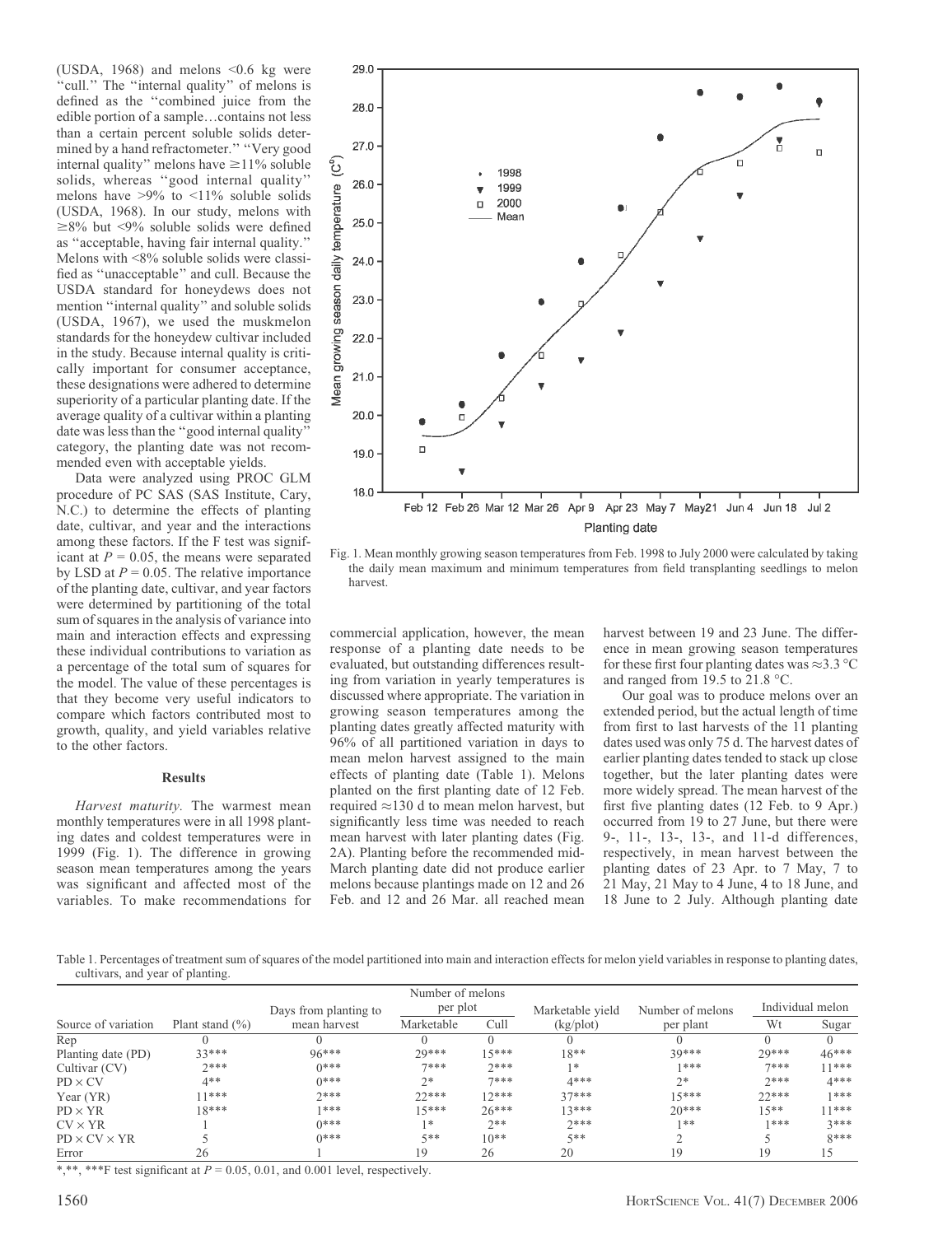

Fig. 2. Influence of planting date from February to July and cultivar on: (A) date of mean harvest and days to mean melon harvest; (B) plants per plot; (C) marketable melons per plot; (D) marketable melons per plant; (E) individual melon weight; and (F) marketable weight per plot of melons grown from 1998 to 2000 in Charleston, S.C.

interacted with cultivar for mean harvest, the differences among cultivars were small.

Plant stand and individual plant yield. The earliest planting dates negatively affected plant stand. The majority of variation in plant stand was partitioned among the main effects of planting date (33%) and year (11%) and the interaction of planting date and year (18%) (Table 1). Stands decreased by 67%, 41%, and 22% in the 12 and 26 Feb. and 12 Mar. planting dates, respectively, as a result of cold injury (Fig. 2B). As temperatures increased, stand losses decreased to  $\leq$ 15% in all planting dates  $\geq$ 26 Mar. Cultivars showed variability in cold tolerance with 'Sugar Bowl' and 'Tesoro Dulce' experiencing greater stand losses than 'Eclipse' and 'Athena' in the 12 and 26 Feb. planting dates.

As plant death increased in the earliest planting dates, competition among surviving plants decreased, which allowed more melons

to be set per plant. Thirty-nine percent and 29% of the total variation in the number of melons per plant and individual melon weight, respectively, were attributable to the main effects of planting date with the year main effects contributing 15% and 22% to these variables (Table 1). Although individual plants set more fruit per plant in the first three planting dates (based on cultivar means), from 9 Apr. and later, the individual plants produced fewer melons (Fig. 2D). Plants in the 12 and 26 Feb. planting dates produced over four melons per plant, decreasing to  $\approx$  3 melons per plant in March planting dates and then  $\leq$  melons per plant from planting dates  $\geq$ 23 Apr. Planting date interacted with cultivar and in the first planting date, with 'Eclipse' producing over five melons per plant compared with four for 'Tesoro Dulce' and three for 'Athena' and 'Sugar Bowl'. In later planting dates, however, all the cultivars produced from one to two melons per plant.

Although fewer melons per plant were produced in the later planting dates, the individual melon weight increased up to the 7 May planting date, then plateaued until the 4 June planting date, but decreased with planting dates  $\geq$  18 June. Melon weight was heaviest in the first planting date because poor stand greatly reduced plant competition, which promoted greater melon growth (Fig. 2E). In the first planting date of 12 Feb., 'Sugar Bowl' melons weighed 3.5 kg each, Tesoro Dulce' melons weighed  $\approx 3.1$  kg each, and 'Athena' and 'Eclipse' weighed even less. From 7 May to 4 June planting dates, melon weight plateaued at 2.5 kg each, but from the 18 June to 2 July planting dates, the weight decreased and was similar to 26 Mar. planting date melon weight. Pooling melon weight data for all planting dates indicated that Sugar Bowl' melons were the heaviest of all cultivars followed by 'Tesoro Dulce', 'Athena', and 'Eclipse'.

Melon yield per plot. The majority of variation in marketable number per plot was attributed to the main effects of planting date (29%) and year (22%) and the interaction between planting date and year (15%) (Table 1). Melon yields per plot for each cultivar were greatest in 2000 and lowest in 1998 (Fig. 3). Of the 11 planting dates, yield of melons per plot (pooled over cultivar) were greatest in the 12 and 26 Mar. planting dates but 46% lower in the 12 Feb. planting date compared with the 12 Mar. planting date (Fig. 2C). There was no yield advantage in earliness or greater yields for planting earlier on either 12 Feb. or 26 Feb. in contrast to the recommended March planting dates. Comparison of yield in all planting dates after 12 Mar. indicated that marketable numbers per plot decreased by 7%, 21%, 32%, 36%, 36%, 57%, 57%, and 54%, respectively, in the 26 Mar., 9 and 23 Apr., 7 and 21 May, 4 and 18 June, and 2 July planting dates.

Although yield differed yearly, the reduction in yield with planting dates later than 12 Mar. is consistent over the years. To illustrate this best, regression analyses was conducted after discarding the ineffectual February planting dates to determine the best prediction model for each cultivar in relation to the planting date  $\times$  year interaction. Polynomial regression indicated that a linear model best described the relationship between yield and planting date by year. As planting date occurred later in time, yield decreased linearly in all contrasts, except in 1998 for 'Eclipse', 'Sugar Bowl', and 'Tesoro Dulce', and were strongest in 2000 (Fig. 3). For the purposes of commercial recommendation, the pooled response overall 3 years with their climatic variation provided a general prediction of the superiority of the planting dates.

Individual melon weight varied over the years and were similar in 1998 and 2000 but lower in 1999 (data not shown). Marketable melon weight per plot did not correlate with the marketable melon number per plot because individual melon weight varied by planting date. Of all 11 planting dates, 'Athena'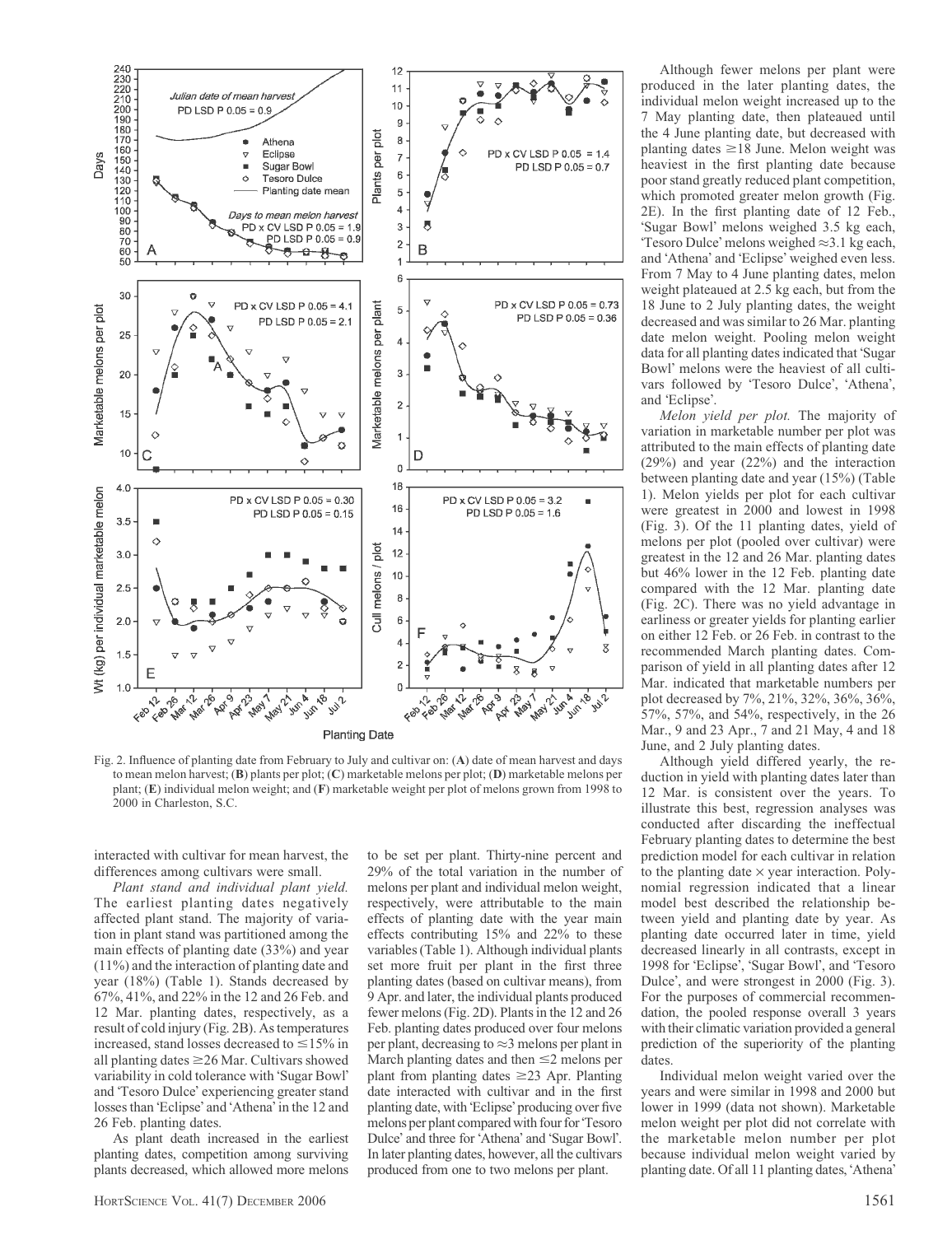

Mar 12 Mar 26 Apr 9 Apr 23 May 7 May 21 Jun 4 Jun 18 Jul 2 Mar 12 Mar 26 Apr 9 Apr 23 May 7 May 21 Jun 4 Jun 18 Jul 2 **Planting Date** 



and 'Eclipse' produced the greatest numbers of melons per plot from 26 Feb. to 26 Mar. and from 26 Feb. to 9 Apr. planting dates, respectively. Pooling yield data by cultivar overall planting dates indicated that 'Eclipse' was the most productive cultivar followed by 'Athena' with both 'Sugar Bowl' and 'Tesoro Dulce' yielding similarly but lower than 'Athena' and 'Eclipse'. However, on a marketable weight per plot basis, greatest yields occurred in the 12 and 26 Mar., 9 Apr., and 21 May planting dates (Fig. 2F). In comparison with the 12 Mar. planting date, marketable weight per plot for 12 and 26 Feb. planting dates, respectively, decreased 27% and 8%, probably as a result of fewer melons produced per plot as mentioned previously. Contrasting the marketable weight per plot of the 12 Mar. planting date to all plantings from 9 Apr. and later indicated progressive decreases in yield.

Melon sugar differences. The main effect of planting date accounted for 46% of the variation with much lesser proportions resulting from cultivar (11%) and the interaction of planting date and year (11%) (Table 1). The greatest sugar content occurred in the 26 Feb.

through 9 Apr. planting dates and then progressively declined in later planting dates (Fig. 4A). Sugar content in 'Athena', 'Eclipse', and 'Tesoro Dulce' were  $\geq$ 11% from 12 Feb. to 9 Apr. planting dates, but in comparison, 'Sugar Bowl' maintained a sugar content  $\geq 9\%$ but  $\leq$ 11%, but by the 23 Apr. planting date, the sugar levels dropped below 9%, then decreasing below 8% in all planting dates after 7 May. Therefore, the last planting date for 'Sugar Bowl' should be 9 Apr. to ensure high-quality melons. Sugar level for Tesoro Dulce' fell below 9% on the 23 Apr. planting date and below 8% on planting dates  $\geq 4$ June, and the last planting date for this cultivar should not be later than 7 May. 'Athena' maintained a greater sugar content than 'Sugar Bowl' and 'Tesoro Dulce' for a longer time period, but after the 18 June planting date, it decreased <9% indicating that 4 June was the last possible planting date for 'Athena'. 'Eclipse' was the only cultivar that maintained sugar content above 9% for 10 of 11 planting dates. Averaged overall planting dates, 'Eclipse' had the greatest sugar content followed by 'Athena', 'Tesoro Dulce', and 'Sugar Bowl'.

Cull yield differences. The majority of variation in number of cull melons per plot was attributed to the main effects of planting date (15%), year (12%), and their interaction (26%) (Table 1). Cull yields were lowest in the 12 Feb. planting date, but this is an artifact of stand loss and lower plant populations (Fig. 4B). Averaged over cultivars, cull number per plot were similar from the 26 Feb. to 7 May planting dates but increased from the 4 and 18 June planting dates. Of the total melons produced (cull and marketable) from 12 Feb. to 7 May planting dates, the proportion classified as cull ranged from 10% to 13%; however, culls increased to 18%, 39%, 52%, and 27% in 21 May, 4 and 18 June, and 2 July planting dates, respectively. The increase in culls during those planting dates was primarily the result of abnormal rainfall and greater disease pressure in 1999 but not 1998 and 2000. Of the four cultivars evaluated, culls (averaged overall planting dates) were greatest for both 'Athena' and 'Sugar Bowl' followed by 'Tesoro Dulce' and 'Eclipse'  $(-23\%$  and  $-37\%$  less than the average of 'Athena' and 'Sugar Bowl', respectively).

### Discussion

Optimal melon yield and quality depends on optimal temperatures for foliage and fruit growth, and pollination, but optimal melon yield did not always coincide with the greatest concentrations of soluble solids (Table 2). Also, cultivars did not yield ideally in the same planting dates; for example, 'Athena' produced the most marketable melons per plot from the 26 Feb. to 26 Mar. planting dates; 'Eclipse' from 26 Feb. to 9 Apr.; 'Tesoro Dulce' from 12 Mar. to 9 Apr.; and 'Sugar Bowl' from 12 to 26 Mar. planting dates. Using February planting dates was not successful because of great stand loss and melon maturity was about the same time as the standard March planting dates. Extending the production season using later planting dates than 15 May was successful, but the number of melons produced decreased linearly with later planting dates. The reduction in productivity of melons in the later planting dates may be the result of several plausible explanations. Baker and Reddy (2001) in Texas reported that greater air temperatures in midsummer may reduce bee activity and pollination and may affect the reproductive development or shortening the duration of the growing season. High temperatures and long days tend to keep cucurbits in the staminate phase, whereas low temperatures and short days speed up development so that the pistillate phase is reached after fewer nodes have developed (Whitaker and Davis, 1962). It is possible that pollen or egg fecundity may have reduced fruit set.

Melon sugar concentrations are a critically important quality characteristic and were greatest in the earliest planting dates with temperatures ranging from  $\approx$  20 to 23 °C, but with the warmer planting dates, sugar decreased significantly. Because melons in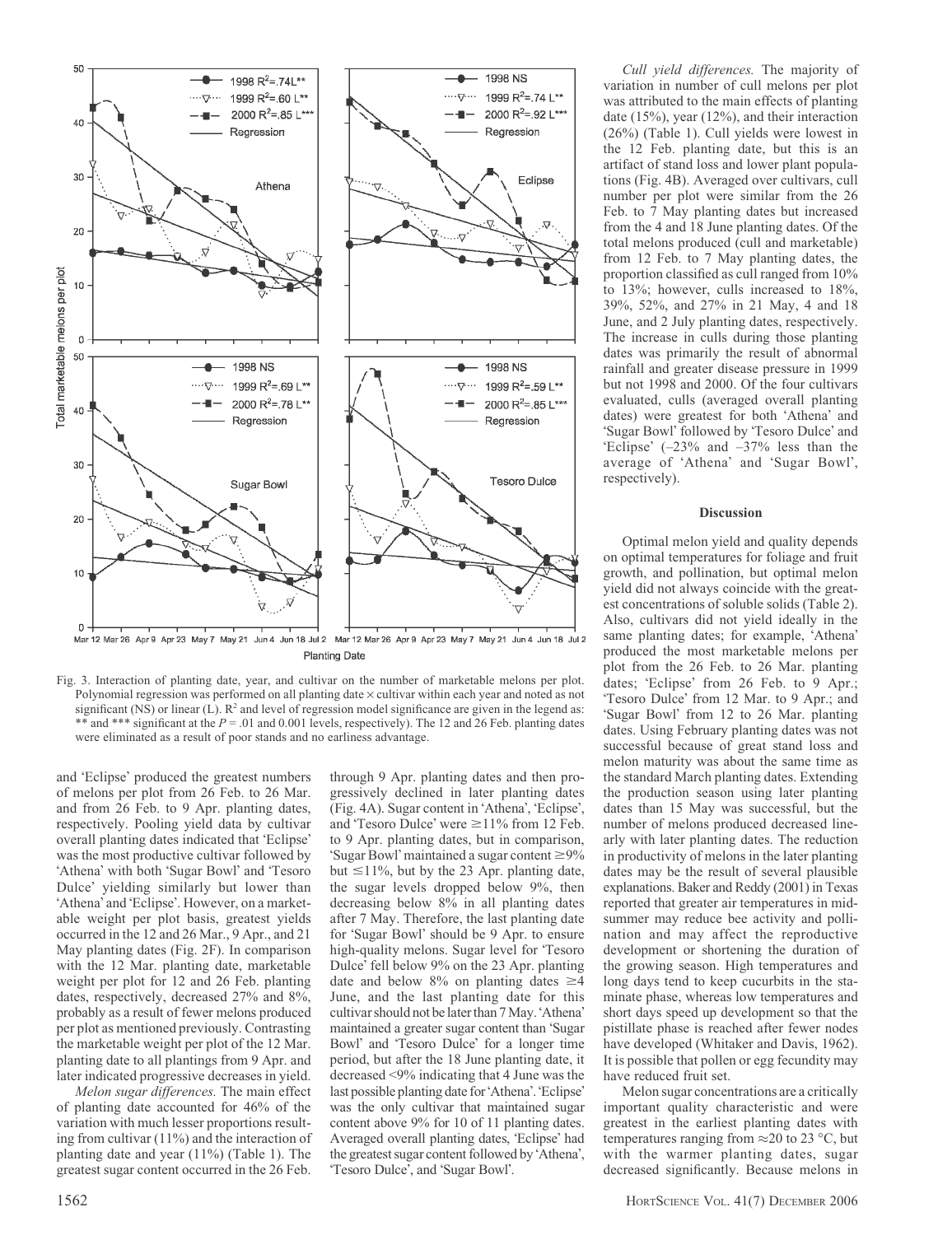cluded that any planting date that could HORTSCIENCE VOL. 41(7) DECEMBER 2006 1563

jection. Therefore, in our study, we con-

mer temperatures, the length of the growing season was reduced and the time to develop sugars may have been reduced. Welles and Buitelaar (1988) found that any factor that shortens the period from flowering to fruit maturity also reduced muskmelon soluble solids. Additionally, Bianco and Pratt (1977) found that a large part of sucrose enters mature muskmelon during the last week before harvest. Apparently, climatic conditions just proceeding harvest are critical to quality, if too warm, may reduce sugar accumulated in the melons. Extension of the production season using later planting dates is useless if sugar levels are expected to be  $<$ 8 °Brix. Using planting dates that are likely to produce mostly ''fair internal quality'' of <9 Brix may introduce too much risk of inferior product quality and consumer re-

Fig. 4. Influence of planting date from February to July and cultivar on: (A) melon sugar (Brix); and (B) number of cull melons per plot of melons grown from 1998 to 2000 in Charleston, S.C.

8

Feb 12 Feb 26 Mar 12 Mar 26 Apr 9 Apr 23 May 7 May 21 Jun 4 Jun 18 Jul 2 Planting date

g

later planting dates matured faster in the war-

Athena

Eclipse Sugar Bowl

♦

**Tesoro Dulce** 

Planting date mean

♦

 $12.0$  $11.5$ 

11.0  $10.5$ 

 $10.0$ 9.5

> $9.0$ 8.5

> $8.0$

 $7.5$  $7.0$ 

6.5

6.0

 $5.5$ 

 $5.0$ 

18

16

14

 $12$ 

 $10$ 

8

 $\,6\,$ 

 $\overline{4}$ 

 $\overline{2}$ 

 $\overline{0}$ 

Cull melons / plot

B

Sugar (brix)

Lsd  $P=0.05$ 

Acceptable, but fair internal quality

Unacceptable

produce melons with quality less than USDA 'good internal quality" cannot be recommended, although reasonable yields (weight and number) are possible. The last possible planting dates with ''good internal quality'' and acceptable yields are: 4 June for 'Athena', 18 June for 'Eclipse', 7 May for 'Tesoro Dulce', and 9 Apr. for 'Sugar Bowl'. The ideal planting date for all these cultivars was 12 Mar. Using these recommendations with these cultivars, the harvest season of melons lasted 40 days from 24 June to 3 Aug.

Very good internal quality

Athena

Eclipse

Feb 12 Feb 26 Mar 12 Mar 26 Apr 9 Apr 23 May 7 May 21 Jun 4 Jun 18 Jul 2 Planting date

> PD x CV LSD P 0.05 = 3.2 PD LSD P 0.05 = 1.6

Sugar Bowl

Tesoro Dulce

Δ

Good internal quality

Ò

 $\triangledown$ 

8

This study strongly suggests a firm rationale that cultivar screening for commercial adaptation must be performed locally under a wide range of contrasting environments to determine and identify the most stable, welladapted cultivars for a particular growing season and using a solitary planting date may be flawed without multiple planting dates that consider the effect of diverse climatic influences on yield and quality.

| Cultivar <sup>2</sup> | Event                                                      | Earliest | Last    |
|-----------------------|------------------------------------------------------------|----------|---------|
| AT EC<br><b>SB</b>    | Greater than<br>25% stand                                  | 12 Feb.  | 26 Feb. |
|                       | loss                                                       |          |         |
| TD                    | ٤ć                                                         | 12 Feb.  | 9 Apr.  |
| AT                    | Greatest number                                            | 26 Feb.  | 26 Mar. |
|                       | of melons<br>set per plot                                  |          |         |
| ЕC                    | c c                                                        | 26 Feb.  | 9 Apr.  |
| TD                    | $\epsilon$                                                 | 12 Mar.  | 9 Apr.  |
| <b>SB</b>             | ٤č                                                         | 12 Mar.  | 26 Mar. |
| AT SB<br>TD           | Greatest number<br>melons per<br>plant <sup>x</sup>        | 26 Feb.  | 26 Feb. |
| EC                    | $\ddot{\epsilon}$                                          | 12 Feb.  | 12 Feb. |
| AT                    | Greatest                                                   | 21 May   | 18 June |
|                       | individual<br>melon weight<br>within cultivar <sup>w</sup> |          |         |
| <b>ECSB</b>           | ٤ć                                                         | 7 May    | 2 July  |
| TD                    | $\epsilon$                                                 | 23 Apr.  | 4 June  |
| AT                    | Greatest<br>marketable<br>weight per<br>plot               | 26 Feb.  | 26 Mar. |
| ЕC                    | $\zeta$ $\zeta$                                            | 21 May   | 21 May  |
| <b>SB</b>             | $\epsilon$                                                 | 12 Mar.  | 9 Apr.  |
| <b>TD</b>             | ٤ċ                                                         | 26 Mar.  | 26 Mar. |
| AT EC<br><b>SB TD</b> | Greatest<br>number of culls                                | 18 June  | 18 June |
|                       | per plot                                                   |          |         |
| AT<br>EC TD           | Very good<br>internal quality <sup>v</sup>                 | 12 Feb.  | 9 Apr.  |
| AT                    | Good internal<br>quality <sup>u</sup>                      | 23 Apr.  | 4 June  |
| EC                    | ٤ċ                                                         | 23 Apr.  | 18 June |
| TD                    | $\zeta$ $\zeta$                                            | 23 Apr.  | 7 May   |
| <b>SB</b>             | $\zeta$ $\zeta$                                            | 12 Feb.  | 9 Apr.  |
| AT                    | Fair internal<br>quality <sup>t</sup>                      | 18 June  | 18 June |
| EС                    | 66                                                         | 2 July   | 2 July  |
| TD                    | $\epsilon$                                                 | 21 May   | 21 May  |
| <b>SB</b>             | $\epsilon$                                                 | 23 Apr.  | 21 May  |
| AT                    | Unacceptable                                               | 2 July   | 2 July  |

Table 2. Summary of significant yield events for four melon cultivars grown on 11 planting

Planting date<sup>y</sup>

dates from 1998 to 2000.

EC " None TD SB  $\qquad \qquad$  4 June 2 July  ${}^zAT =$  Athena,  $EC =$  Eclipse,  $SB =$  Sugar Bowl, TD = Tesoro Dulce.

internal qualitys

y Earliest and last planting date to demonstrate this specific yield event.

x During this planting date, individual plants produced at least five marketable melons per plant. w12 Feb. planting date ignored because stands were very poor and surviving plants had minor interplant competition. The planting date chosen for this event was selected on the performance of that single cultivar versus planting date.

 $v$ Brix  $\geq$ 11.0%

"Brix >9.0 to  $\leq 11\%$ .

'Brix  $\geq 8.0\%$  to 9%.

s Brix <8.0%.